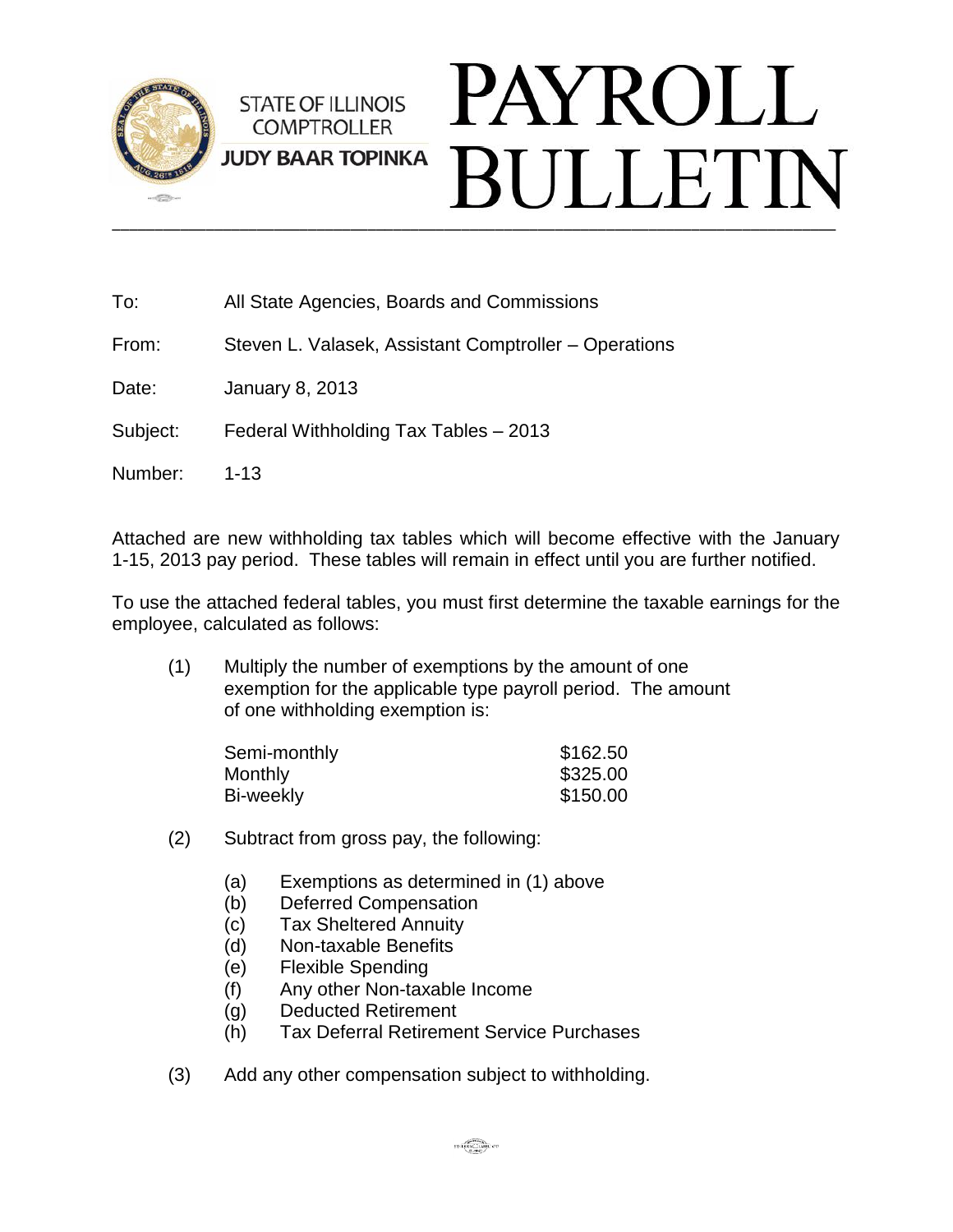- (4) Determine the amount to be withheld from the appropriate percentage withholding table (page 3).
- (5) Example:

| (a) | Gross pay, semi monthly                                                    | \$2,000.00 |
|-----|----------------------------------------------------------------------------|------------|
| (b) | Less exemptions (married with 5<br>exemptions) $$162.50 \times 5 = 812.50$ | 812.50     |
| (c) | Less: deductions described in<br>$2(b)$ through $(h)$ page 1               | 75.16      |
| (d) | Plus: Other Compensation subject<br>to withholding                         | 35.00      |
| (e) | <b>Taxable Gross</b>                                                       | \$1,147.34 |
| (f) | Tax on \$1,147.34 from semi-monthly<br>married table on page 3             |            |
|     | \$1,147.34<br>$-1,090.00$<br>$$57.34 \times 15\% + 74.40 =$<br>\$          | 83.00      |

Agencies who have employees that are Nonresident Aliens should research the IRS website [\(www.irs.gov\)](http://www.irs.gov/) for further withholding instructions.

Agencies may access this and other Payroll, SAMS and Accounting Bulletins on the Comptroller's website at [www.ioc.state.il.us](http://www.ioc.state.il.us/) under Resource Library.

If you have any questions regarding this bulletin or the attached tax tables, please contact our payroll office at (217) 782-4758.